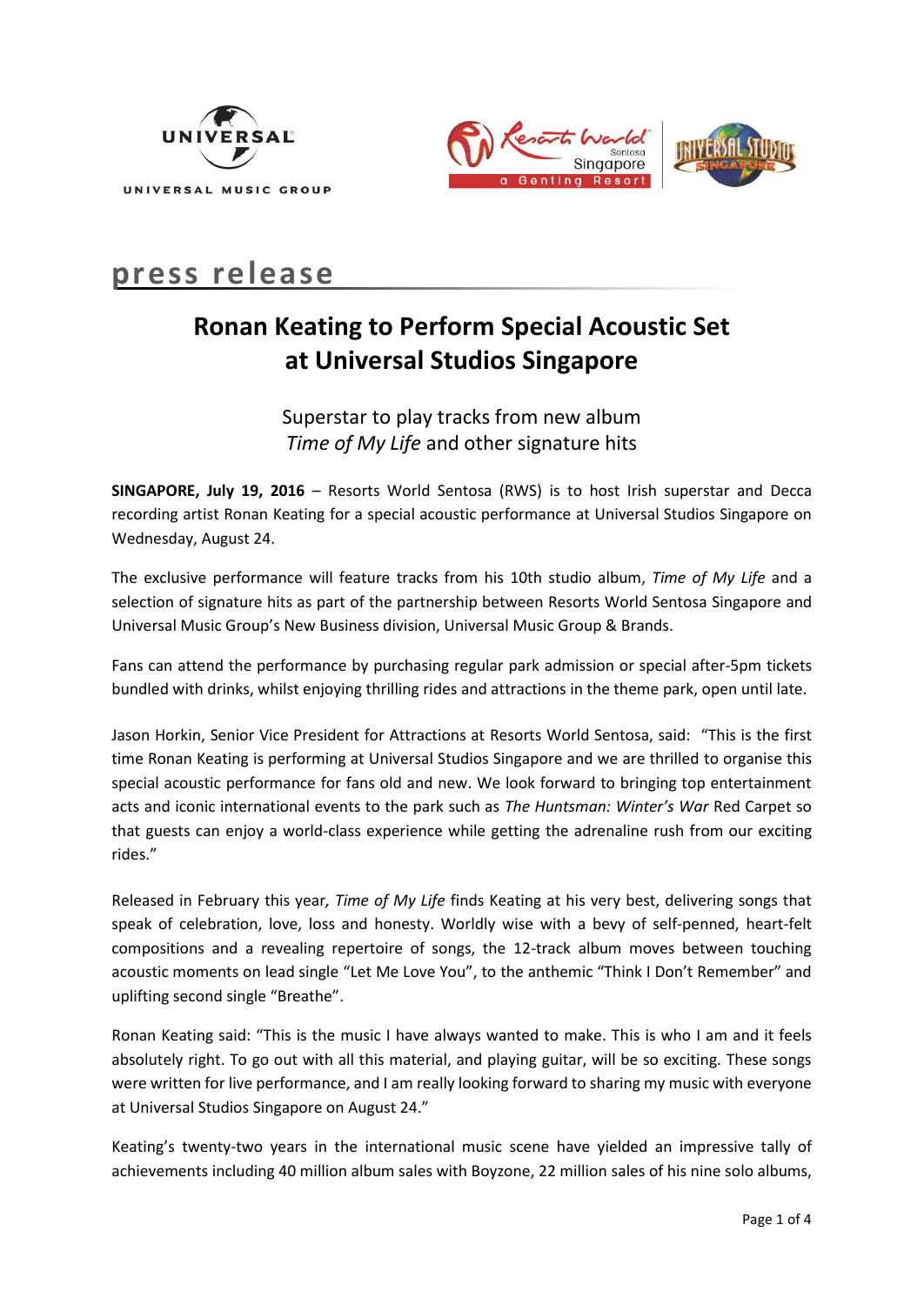14 solo No. 1 singles and an Ivor Novello Award for "Picture Of You" in 1997. Some of his popular solo hits include "When You Say Nothing At All", "Life Is A Roller Coaster" and "If Tomorrow Never Comes". The 39-year-old is also one of the current coaches for season five of The Voice Australia.

Ronan Keating fans in Singapore, Indonesia, the Philippines and Australia can win the chance to meet their idol in person by participating in a regional contest organised by RWS and Universal Music Group & Brands through media partners Mediacorp Station Class95 (Singapore), 101 JAKFM (Indonesia), E! Channel (the Philippines), and New Idea (Australia). To win, participants have to describe in no more 25 words why they deserve to experience the "Time of My Life" at RWS.

One winner each from Indonesia, the Philippines and Australia will get a "Time of My Life" trip to RWS including return air tickets for two to Singapore, a stay at the resort, admission passes to Universal Studios Singapore and S.E.A. Aquarium, and VIP seats for the live performance. The Singapore winner will arrive for the performance chauffeured in a luxury car, enjoy a VIP tour of Universal Studios Singapore and receive a pair of 'RWS Invites' membership cards with S\$400 in dining vouchers. All winners will also get to meet Ronan Keating himself as well as receiving autographed CDs.

RWS will also run a Facebook contest to give away tickets to the live gig. Visit [www.facebook.com/ResortsWorldatSentosa](http://www.facebook.com/ResortsWorldatSentosa) for more details.

During his visit at RWS, Keating will shoot a promotional video documenting his experience in Asia's premium lifestyle destination resort that includes luxury hotel getaways, Michelin-star fine dining and premium offerings at our attraction. The resort also features ESPA, an award-winning luxury destination spa.

Visit <http://www.rwsentosa.com/ronankeating/> for information on getting tickets to this special acoustic performance at Universal Studios Singapore. Park operating hours will be extended to 9pm on August 24.

## **– End –**

**Ronan Keating's acoustic performance at Universal Studios Singapore Date:** Wednesday, August 24, 2016 **Time:** 7:30pm onwards **Venue:** Universal Studios Singapore, Resorts World Sentosa

| Pass Type                                                                                   | <b>Adult</b><br>$(Ages 13 - 19)$                                         | <b>Child</b><br>$(Ages 4 - 12)$ | Senior<br>(Ages 60 and above) |
|---------------------------------------------------------------------------------------------|--------------------------------------------------------------------------|---------------------------------|-------------------------------|
| One-Day Pass                                                                                | S\$74                                                                    | S\$56                           | S\$36                         |
| After 5pm Admission*                                                                        | <b>S\$55</b>                                                             |                                 |                               |
|                                                                                             | F&B Bundle - S\$80 includes:                                             |                                 |                               |
|                                                                                             | 1x After 5pm Admission                                                   |                                 |                               |
|                                                                                             | 1x Drink Voucher                                                         |                                 |                               |
|                                                                                             | 1x Snack Voucher                                                         |                                 |                               |
|                                                                                             | Party of 4 F&B Bundle - S\$288 includes:                                 |                                 |                               |
|                                                                                             | 4x After 5pm Admission                                                   |                                 |                               |
|                                                                                             | 4x Drink Vouchers                                                        |                                 |                               |
|                                                                                             | 2x Snacks Platter                                                        |                                 |                               |
|                                                                                             | An exclusive table seating during the Ronan Keating Acoustic Performance |                                 |                               |
|                                                                                             |                                                                          |                                 |                               |
| Free admission for RWS Invites Attractions Annual/Season Pass (Universal Studios Singapore) |                                                                          |                                 |                               |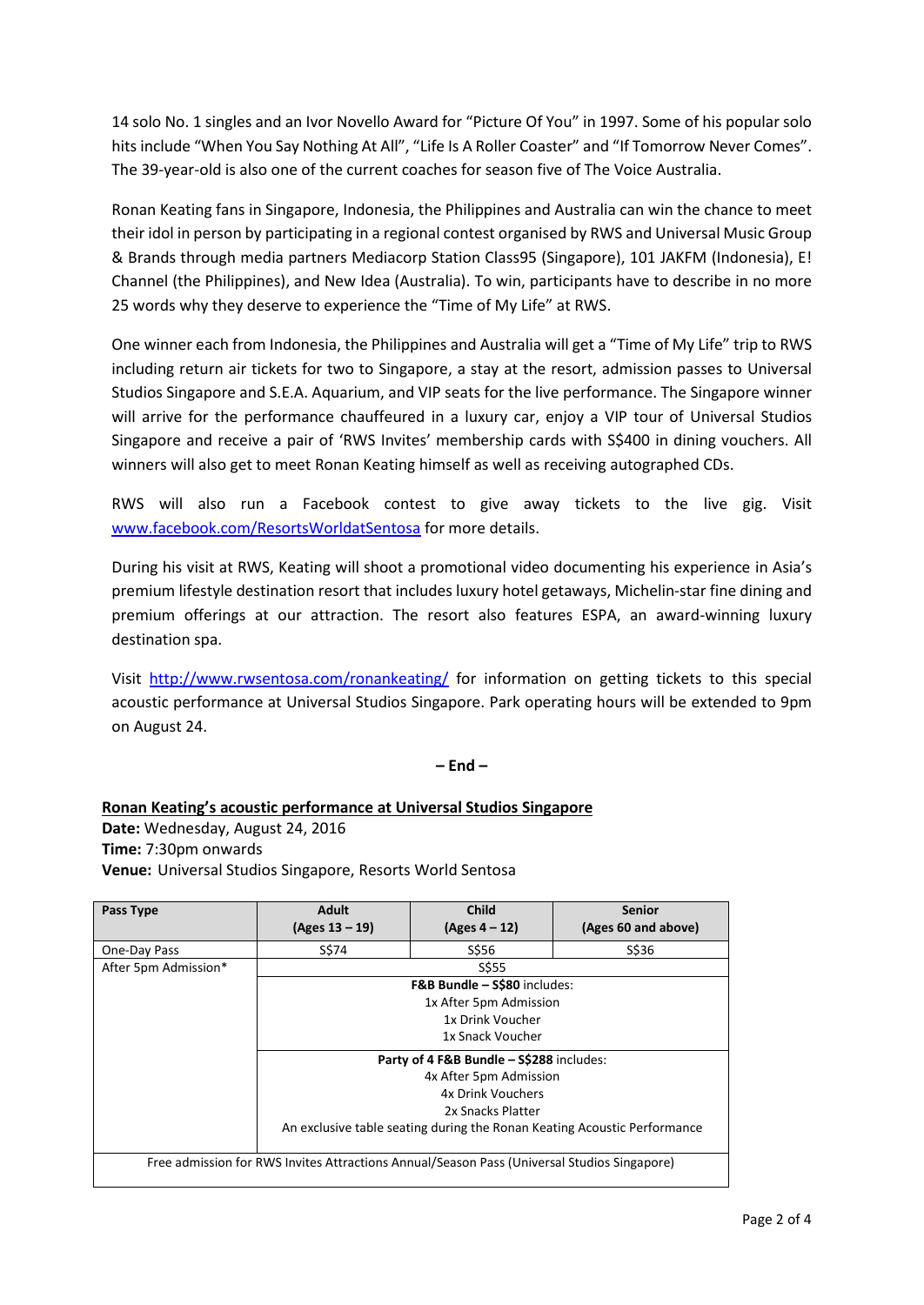#### **ABOUT RESORTS WORLD SENTOSA**

Resorts World Sentosa (RWS), Asia's ultimate destination resort, is located on Singapore's resort island of Sentosa. Spanning 49 hectares, RWS is home to key attractions including the region's first-and-only Universal Studios theme park, S.E.A. Aquarium (one of the world's largest aquariums), Adventure Cove Waterpark and Dolphin Island. Other attractions include a Maritime Experiential Museum, an awardwinning destination spa, a casino, six unique hotels, the Resorts World Convention Centre, celebrity chef restaurants, and specialty retail outlets. The resort also offers world-class entertainment, from original resident productions to concerts and public shows such as the Crane Dance and the Lake of Dreams. RWS has been named "Best Integrated Resort" since 2011 for five consecutive years at the TTG Travel Awards which recognises the best of Asia-Pacific's travel industry.

RWS is wholly owned by Genting Singapore, a company of the Genting Group. For more information, please visit [www.rwsentosa.com.](http://www.rwsentosa.com/)

[ResortsWorldatSentosa](http://resortsworldatsentosa/) BO@rwsentosa [www.rwsentosablog.com](http://www.rwsentosablog.com/)

### **ABOUT UNIVERSAL PARKS & RESORTS**

Universal Parks & Resorts (UPR), a unit of Comcast Corporation's NBCUniversal, offers guests around the globe today's most relevant and popular entertainment experiences. With three-time Academy Award winner Steven Spielberg as creative consultant, its theme parks are known for creating emotional connections with guests through some of the world's most thrilling and technologically advanced film- and television-based attractions. NBCUniversal owns and operates a valuable portfolio of news, sports and entertainment networks; Universal Studios, a premier motion picture company; significant television production operations; a leading television stations group; and world-renowned theme parks. NBCUniversal is wholly owned by Comcast, a global media and technology company.

### **ABOUT UNIVERSAL MUSIC GROUP**

Universal Music Group (UMG) is the world leader in music-based entertainment, with a broad array of businesses engaged in recorded music, music publishing, merchandising and audiovisual content in more than 60 countries. Featuring the most comprehensive catalog of recordings and songs across every musical genre, UMG identifies and develops artists and produces and distributes the most critically acclaimed and commercially successful music in the world. Committed to artistry, innovation and entrepreneurship, UMG fosters the development of services, platforms and business models in order to broaden artistic and commercial opportunities for our artists and create new experiences for fans. Universal Music Group is a Vivendi company. Find out more at: [http://www.universalmusic.com](http://secure-web.cisco.com/1LyoNJZCV9uUzSQ9X20_zTtaOE3r8fxxPD252jR4VS0uRSDFyosnSWSTTf6At1T8UE0W2O2ZTLqTvSLJ0sZ8tt7rzLHejnV9nvw0uu29ZIo5Daja2RJFKIXAIq2z9mA6IiYgcgkG8_pLkvMN7kDOdypYtHCXt2UST6rLHEnXvICBZnOMDVEywb8NcQ9Yx5OoKaNCOGTZ1o_Ej54ZPIPGDzWEsL17TCZyY5zhli_0gMGufmc6Z5usWguduKeN29U8B/http%3A%2F%2Fwww.universalmusic.com%2F)

#### **MEDIA CONTACTS**

**Resorts World Sentosa**  Narciso Valeriano Jr. Tel: + 65 6577 6016 / +65 9459 4716 E-mail[: narciso.v@RWSentosa.com](mailto:narciso.v@RWSentosa.com)

### **Universal Music Group** Sarah Ismail, Universal Music Singapore Representative Tel: +65 6589 7599 E-mail: [Sarah.Ismail@umusic.com](mailto:Sarah.Ismail@umusic.com)

Eriza Meina, Universal Music Indonesia Representative Tel: +62 21 5734556 E-mail: [Eriza.Meina@umusic.com](mailto:Eriza.Meina@umusic.com)